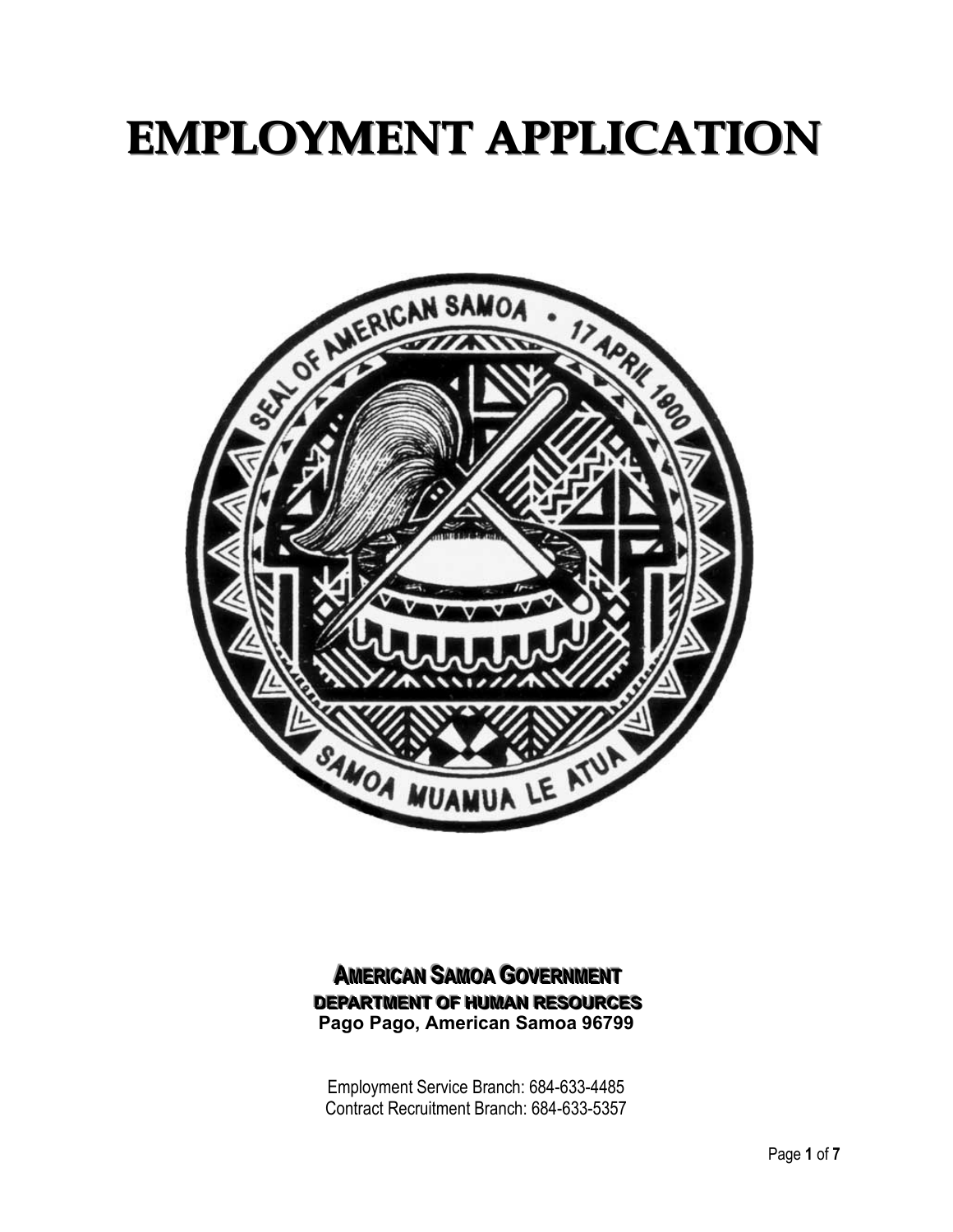### **IMPORTANT**

Please read the instructions carefully before filling in each section. Answer each question briefly, but as completely as possible. If you need additional space, use that provided by Section 14 or attach an extra sheet of paper to the application. (Be sure to identify the section number of the question you are answering in Section 14.) Type or print clearly your answers in the spaces provided. If an item does not apply to you or if there is no information to be given, please write in the letters, "N.A." (for "Not Applicable"). This application will be used for evaluation only. You are in no way obligating yourself by submitting it nor is its acceptance by the American Samoa Community College to be interpreted as a commitment of any kind. Non-resident applicants are asked to include marital and dependent information on a supplementary form. If you need information about employment or assistance to complete this application form, contact a representative of the American Samoa Community College Human Resource Office. A completed application require the following attached documents:

#### **EQUAL EMPLOYMENT OPPORTUNITY**

There shall be no discrimination in employment against any person on the basis of race, religious beliefs, political beliefs, color, age, sex, national origin, marital status, or physical and mental handicap, except for bona fide occupational or legal requirements.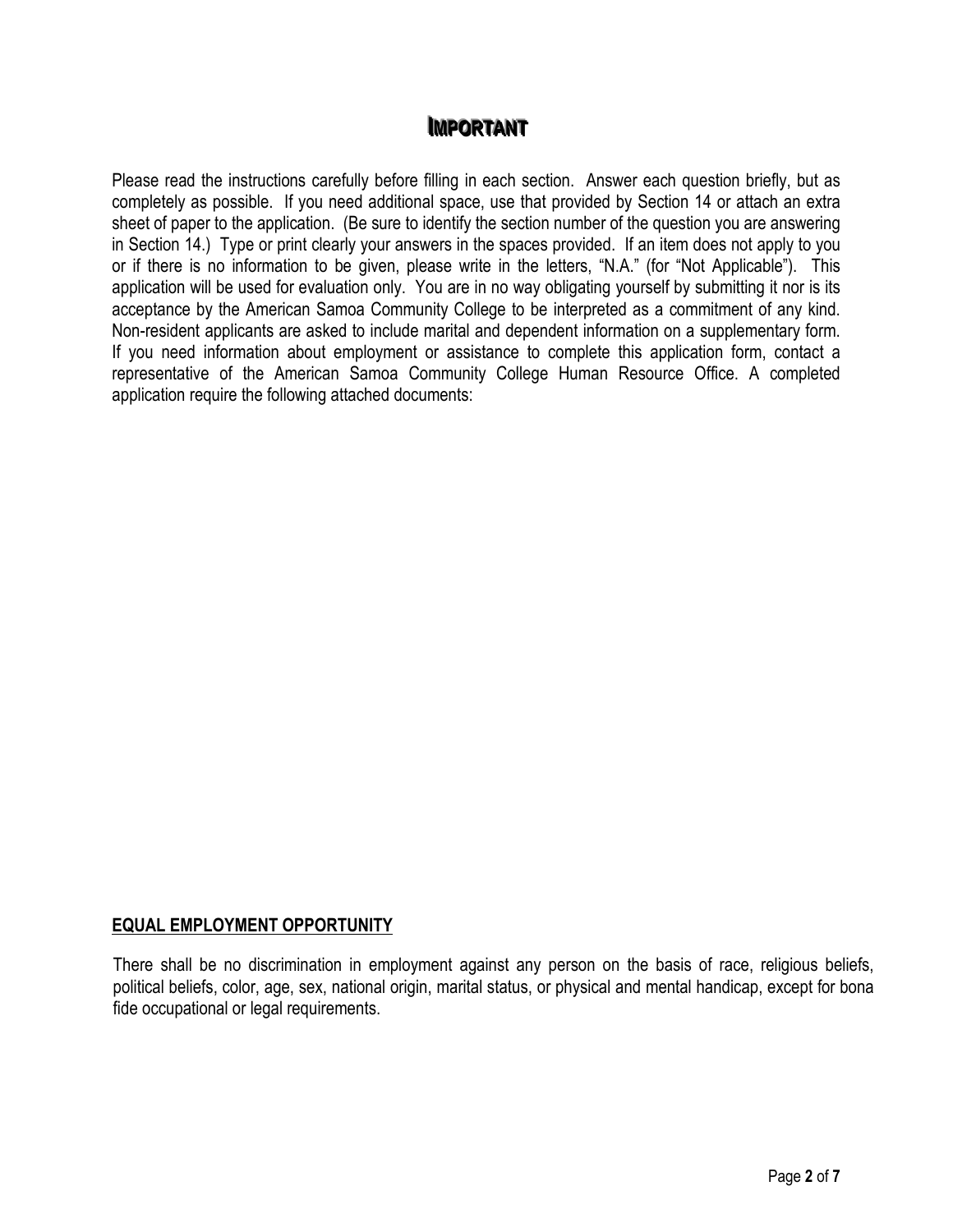|               |                  |                                                                                                                                                                                                                                      | <b>DO NOT WRITE IN THIS BLOCK</b> |                                                           |             |              |                              |                        |            |                |    |                                   |    |  |
|---------------|------------------|--------------------------------------------------------------------------------------------------------------------------------------------------------------------------------------------------------------------------------------|-----------------------------------|-----------------------------------------------------------|-------------|--------------|------------------------------|------------------------|------------|----------------|----|-----------------------------------|----|--|
| Date Received |                  | <u>and the state of the state of the state of the state of the state of the state of the state of the state of the state of the state of the state of the state of the state of the state of the state of the state of the state</u> |                                   |                                                           |             |              |                              |                        |            |                |    |                                   |    |  |
|               | Typing           | Shorthand                                                                                                                                                                                                                            |                                   | Computer <b>Disability Preference</b> Skill Code Register |             |              |                              |                        |            |                |    |                                   |    |  |
| 1.            | First:           | JOB PREFERENCE: Please lists and describes the types of job which, as employees, you would feel most qualified<br>to perform and in which you would prefer to work (list in order of preference).<br><b>TEACHER</b>                  |                                   |                                                           |             |              |                              |                        |            |                |    |                                   |    |  |
|               | Second:          | ADMINISTRATIVE ASSISTANT - HOMELAND SECURITY - TA'U MANU'A                                                                                                                                                                           |                                   |                                                           |             |              |                              |                        |            |                |    |                                   |    |  |
|               |                  |                                                                                                                                                                                                                                      |                                   |                                                           |             |              |                              |                        |            |                |    |                                   |    |  |
|               | Third:           |                                                                                                                                                                                                                                      |                                   |                                                           |             |              |                              |                        |            |                |    |                                   |    |  |
| 2.            | equipment):      | List any special qualifications and skills (for example, skills with tools, typewriter, dictating machines and other<br>Typewriter, Computer Literate (Microsoft Suites), Basic computer troubleshoot abilities,                     |                                   |                                                           |             |              |                              |                        |            |                |    |                                   |    |  |
| 3.            |                  | Licenses and Certificates                                                                                                                                                                                                            |                                   | State or Other Licensing Authority                        |             |              |                              | <b>Validation Date</b> |            |                |    |                                   |    |  |
|               |                  |                                                                                                                                                                                                                                      |                                   |                                                           |             |              |                              |                        |            |                |    |                                   |    |  |
|               | <b>EDUCATION</b> | Do you have a valid driver's license?                                                                                                                                                                                                |                                   |                                                           |             |              | Commercial driver's license? |                        |            |                |    |                                   |    |  |
|               | a.               | Circle highest school grade completed:                                                                                                                                                                                               |                                   | $1 \quad$                                                 | $2^{\circ}$ | $\mathbf{3}$ | $\overline{4}$               | $5\phantom{.0}$        | $6\degree$ | $\overline{7}$ | 8  | 9                                 | 10 |  |
|               |                  |                                                                                                                                                                                                                                      |                                   | 11                                                        | 12          | 13           | $\bigcirc$ 14)               | 15                     | 16         | 17             | 18 | 19                                | 20 |  |
|               |                  |                                                                                                                                                                                                                                      |                                   | Dates Attended                                            |             |              |                              | Attendance             |            | No. of         |    | Years &                           |    |  |
|               |                  | Name and Location of                                                                                                                                                                                                                 | From                              | To                                                        | Years       |              | Part                         | Full                   |            | Credits        |    | Type of                           |    |  |
|               |                  | College or University<br><b>ASCC</b>                                                                                                                                                                                                 | 2007                              | 2012                                                      | Compl.<br>5 |              | Time                         | Time<br><b>XXXXX</b>   |            | Compl.<br>61   |    | Degree<br><b>A.A Liberal Arts</b> |    |  |
|               |                  |                                                                                                                                                                                                                                      |                                   |                                                           |             |              |                              |                        |            |                |    |                                   |    |  |
| 4.<br>5.      |                  |                                                                                                                                                                                                                                      |                                   |                                                           |             |              |                              |                        |            |                |    |                                   |    |  |
|               | C.               | Principal Courses of Study:                                                                                                                                                                                                          |                                   | <b>All areas: General Courses at ASCC</b>                 |             |              |                              |                        |            |                |    |                                   |    |  |

**MANAGER** 

**CONTRACTOR**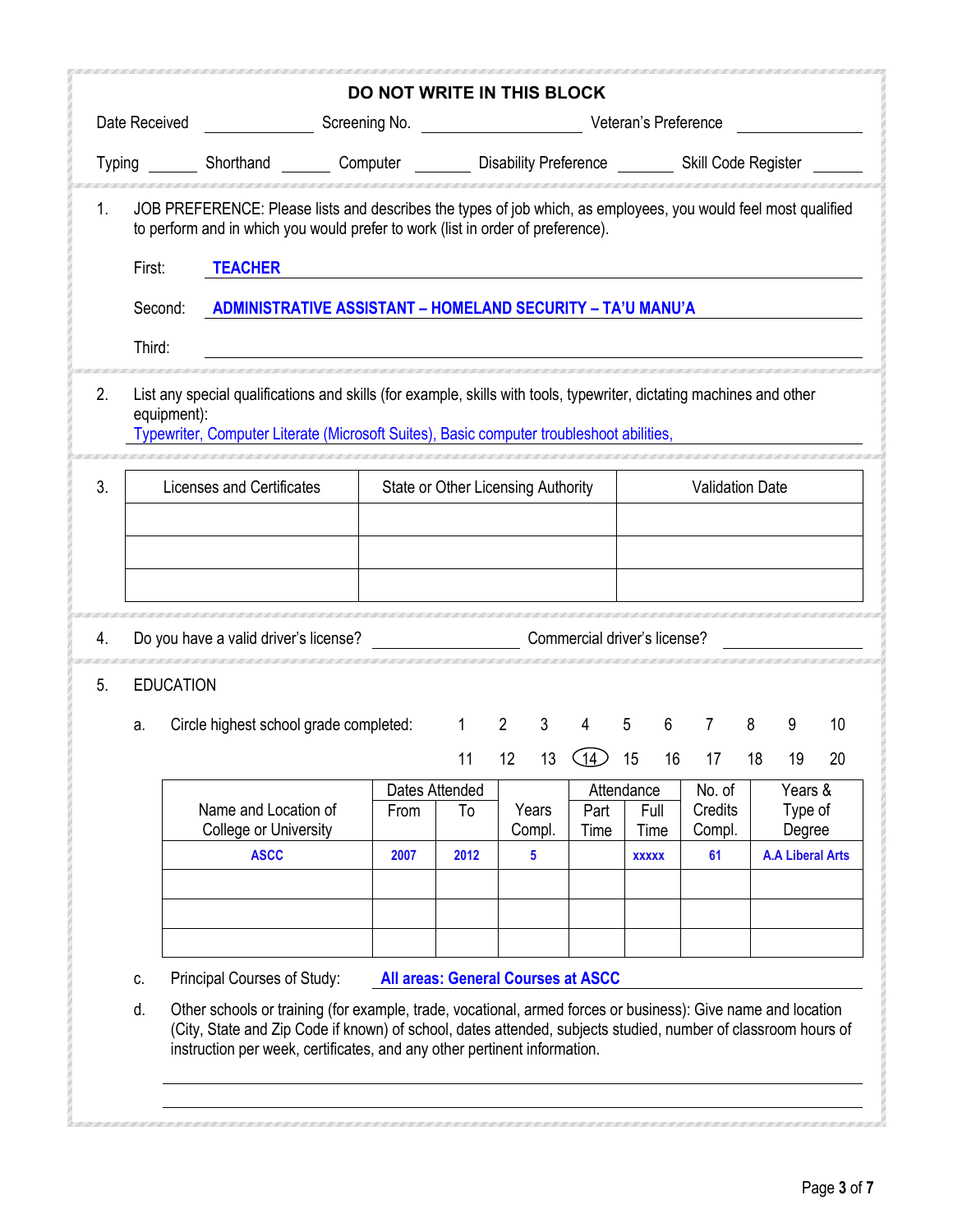| a. | Dates of Employment (month, year)                            | <b>Exact Title of Position</b>                                                   |  |  |  |
|----|--------------------------------------------------------------|----------------------------------------------------------------------------------|--|--|--|
|    | To Present Time<br>From                                      |                                                                                  |  |  |  |
|    | Present Salary \$<br>per                                     | Kind of Business or Organization<br>(Manufacturing, Accounting, Insurance, etc.) |  |  |  |
|    | Number of Employees Supervised                               |                                                                                  |  |  |  |
|    | Name of Immediate Supervisor                                 | Area Code and Phone Number if Known                                              |  |  |  |
|    | Name of Employer and Address                                 | Reason for Wanting to Leave                                                      |  |  |  |
|    | Description of Duties, Responsibilities and Accomplishments: |                                                                                  |  |  |  |
|    |                                                              |                                                                                  |  |  |  |
| b. | Dates of Employment (month, year)                            | <b>Exact Title of Position</b>                                                   |  |  |  |
|    | To Present Time<br>From                                      |                                                                                  |  |  |  |
|    | Present Salary \$<br>per                                     | Kind of Business or Organization<br>(Manufacturing, Accounting, Insurance, etc.) |  |  |  |
|    | Number of Employees Supervised                               |                                                                                  |  |  |  |
|    | Name of Immediate Supervisor                                 | Area Code and Phone Number if Known                                              |  |  |  |
|    | Name of Employer and Address                                 | Reason for Wanting to Leave                                                      |  |  |  |
|    | Description of Duties, Responsibilities and Accomplishments: |                                                                                  |  |  |  |
| C. | Dates of Employment (month, year)                            | <b>Exact Title of Position</b>                                                   |  |  |  |
|    | To Present Time<br>From                                      |                                                                                  |  |  |  |
|    | Present Salary \$<br>per                                     | Kind of Business or Organization                                                 |  |  |  |
|    | Number of Employees Supervised                               | (Manufacturing, Accounting, Insurance, etc.)                                     |  |  |  |
|    | Name of Immediate Supervisor                                 | Area Code and Phone Number if Known                                              |  |  |  |
|    | Name of Employer and Address                                 | Reason for Wanting to Leave                                                      |  |  |  |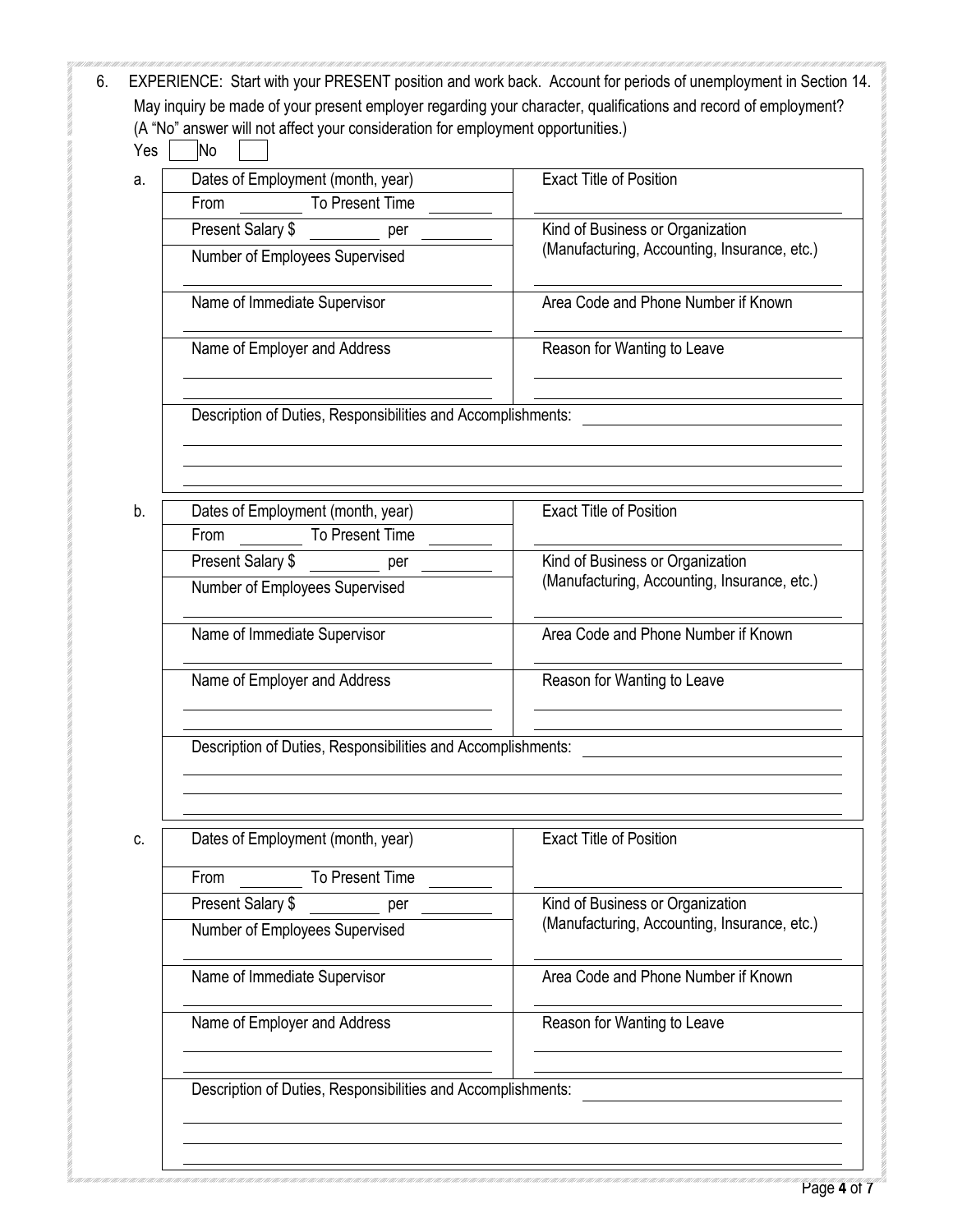| d.               |                                                                                      | Dates of Employment (month, year)                            |                                                                                | <b>Exact Title of Position</b>                               |                                     |                                                                                                                       |  |  |  |
|------------------|--------------------------------------------------------------------------------------|--------------------------------------------------------------|--------------------------------------------------------------------------------|--------------------------------------------------------------|-------------------------------------|-----------------------------------------------------------------------------------------------------------------------|--|--|--|
|                  | From                                                                                 |                                                              | To Present Time                                                                |                                                              |                                     |                                                                                                                       |  |  |  |
|                  |                                                                                      | Present Salary \$<br>Kind of Business or Organization<br>per |                                                                                |                                                              |                                     |                                                                                                                       |  |  |  |
|                  |                                                                                      | Number of Employees Supervised                               |                                                                                |                                                              |                                     | (Manufacturing, Accounting, Insurance, etc.)                                                                          |  |  |  |
|                  |                                                                                      | Name of Immediate Supervisor                                 |                                                                                |                                                              | Area Code and Phone Number if Known |                                                                                                                       |  |  |  |
|                  |                                                                                      | Name of Employer and Address                                 |                                                                                |                                                              |                                     | Reason for Wanting to Leave                                                                                           |  |  |  |
|                  |                                                                                      |                                                              |                                                                                | Description of Duties, Responsibilities and Accomplishments: |                                     |                                                                                                                       |  |  |  |
| е.               |                                                                                      | Dates of Employment (month, year)                            |                                                                                |                                                              | <b>Exact Title of Position</b>      |                                                                                                                       |  |  |  |
|                  | From                                                                                 |                                                              | To Present Time                                                                |                                                              |                                     |                                                                                                                       |  |  |  |
|                  | Present Salary \$                                                                    |                                                              | per                                                                            |                                                              |                                     | Kind of Business or Organization                                                                                      |  |  |  |
|                  |                                                                                      | Number of Employees Supervised                               |                                                                                |                                                              |                                     | (Manufacturing, Accounting, Insurance, etc.)                                                                          |  |  |  |
|                  |                                                                                      | Name of Immediate Supervisor                                 |                                                                                |                                                              |                                     | Area Code and Phone Number if Known                                                                                   |  |  |  |
|                  |                                                                                      | Name of Employer and Address                                 |                                                                                | Reason for Wanting to Leave                                  |                                     |                                                                                                                       |  |  |  |
|                  |                                                                                      |                                                              |                                                                                | Description of Duties, Responsibilities and Accomplishments: |                                     |                                                                                                                       |  |  |  |
|                  |                                                                                      |                                                              |                                                                                |                                                              |                                     |                                                                                                                       |  |  |  |
|                  | <b>LANGUAGES USED</b>                                                                |                                                              | Speaking                                                                       |                                                              |                                     | Writing                                                                                                               |  |  |  |
| Samoan           |                                                                                      | Excellent                                                    | Fair<br>$\mathbf{x}$                                                           | Poor                                                         | Excellent                           | Fair<br>Poor<br>$\mathbf{x}$                                                                                          |  |  |  |
| English<br>Other |                                                                                      | $\mathbf{g}$                                                 | u<br>x<br>$\pmb{\mathfrak{u}}$                                                 | $\mathfrak{g}$<br>$\mathfrak{g}$                             | t t<br>$\pmb{\mathfrak{u}}$         | $\mathcal{U}$<br>x<br>$\alpha$<br>$\alpha$                                                                            |  |  |  |
|                  |                                                                                      |                                                              |                                                                                |                                                              |                                     | REFERENCES: Your selection of references is very important. Choose people who really know your capabilities           |  |  |  |
|                  | them to respond promptly. Do not repeat names of supervisors listed under Section 6. |                                                              |                                                                                |                                                              |                                     | and talents. Be sure to let your references know that they will be contacted by a representative of this office. Urge |  |  |  |
|                  |                                                                                      |                                                              | <b>Present Business or Home Address</b><br>(Number, Street, City, State & Zip) |                                                              |                                     | <b>Business or Occupation</b>                                                                                         |  |  |  |
|                  | <b>Full Name</b>                                                                     |                                                              |                                                                                |                                                              |                                     |                                                                                                                       |  |  |  |
|                  | <b>Meridian Aliitaeao Ofisa</b>                                                      |                                                              |                                                                                | Fitiuta Manua; Pago Pago AS 96799                            |                                     | <b>Retail Store Owner</b>                                                                                             |  |  |  |
|                  | Tautua Fuiava                                                                        |                                                              |                                                                                | <b>Faleasao Manua; Pago Pago AS</b>                          |                                     | <b>Grounds keeping Supervisor</b>                                                                                     |  |  |  |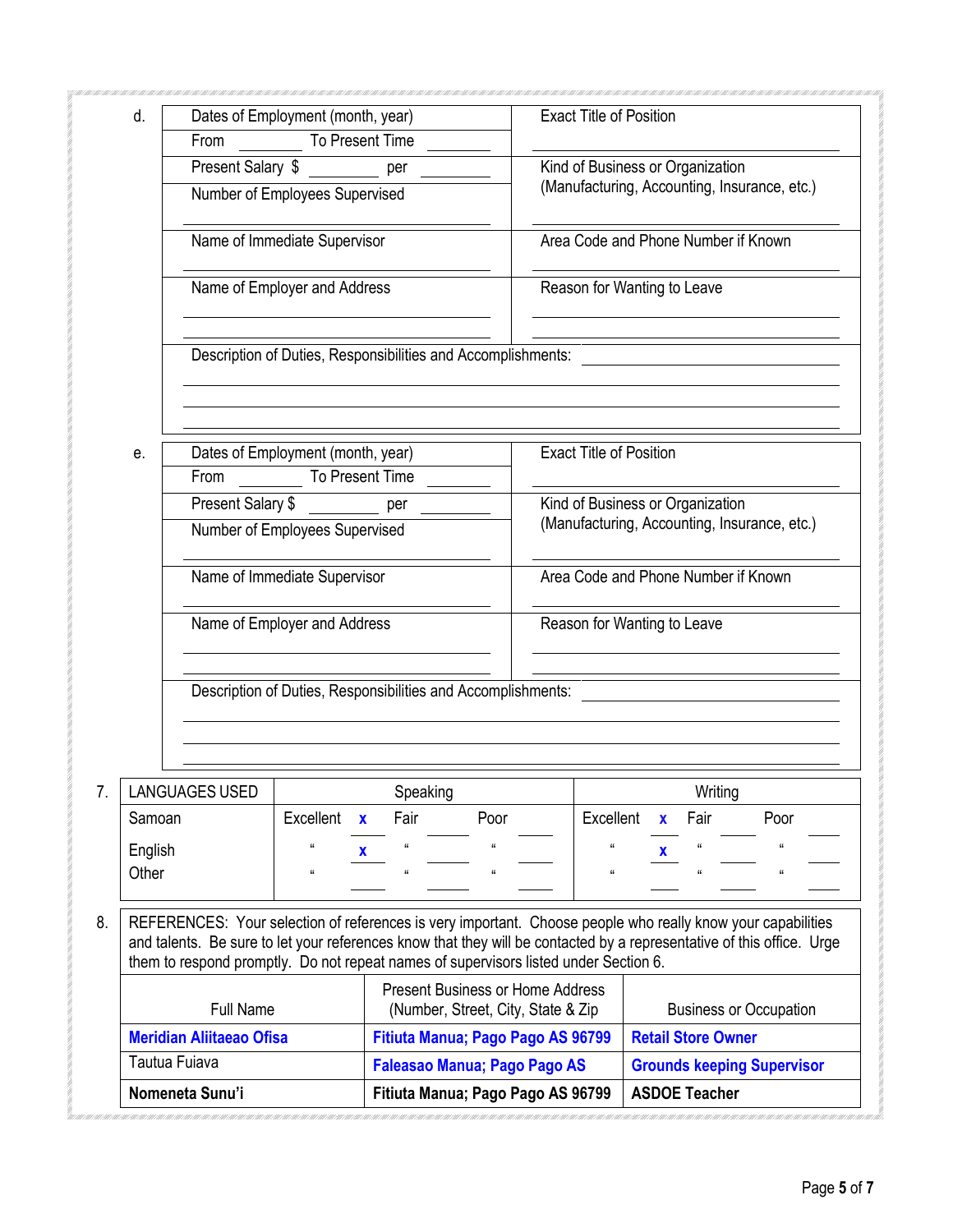| 9.  | Are you now or have you been within the last 10 years a member of the Communist party or<br>any subdivision of the communist party or a member of any other organization or group of<br>persons which during the period of your membership you knowingly advocated the<br>overthrow of the government by force or violence?                                                                                                    | Yes |  |   |
|-----|--------------------------------------------------------------------------------------------------------------------------------------------------------------------------------------------------------------------------------------------------------------------------------------------------------------------------------------------------------------------------------------------------------------------------------|-----|--|---|
| 10. | Within the last five years, have you been fired from any job for any reason? If so, please<br>explain below.                                                                                                                                                                                                                                                                                                                   | Yes |  |   |
| 11. | Within the last five years, have you resigned from any position after having been notified<br>that you would be suspended or separated? If so, please explain below.                                                                                                                                                                                                                                                           | Yes |  | M |
| 12. | Have you ever been convicted of an offence against the law or forfeited collateral, or are<br>you now under charges for any offences against the law? (You may omit: (1) traffic<br>violations for which you paid a fine of \$30.00 or less; and (2) any offense committed before<br>your 21 <sup>st</sup> birthday which was finally adjudicated in a juvenile court or under a Youth<br>Offender law.) If so, explain below. | Yes |  |   |
| 13. | If you were a member of the military service, were you honorably discharged? If your<br>answer is no, explain below.                                                                                                                                                                                                                                                                                                           | Yes |  |   |

14. SPACE FOR DETAILED ANSWERS: Indicate item number to which answers apply.

| Section |  |
|---------|--|
| Number  |  |
|         |  |
|         |  |
|         |  |
|         |  |
|         |  |
|         |  |
|         |  |
|         |  |
|         |  |
|         |  |
|         |  |
|         |  |
|         |  |
|         |  |
|         |  |
|         |  |
|         |  |
|         |  |
|         |  |
|         |  |
|         |  |
|         |  |
|         |  |
|         |  |
|         |  |
|         |  |